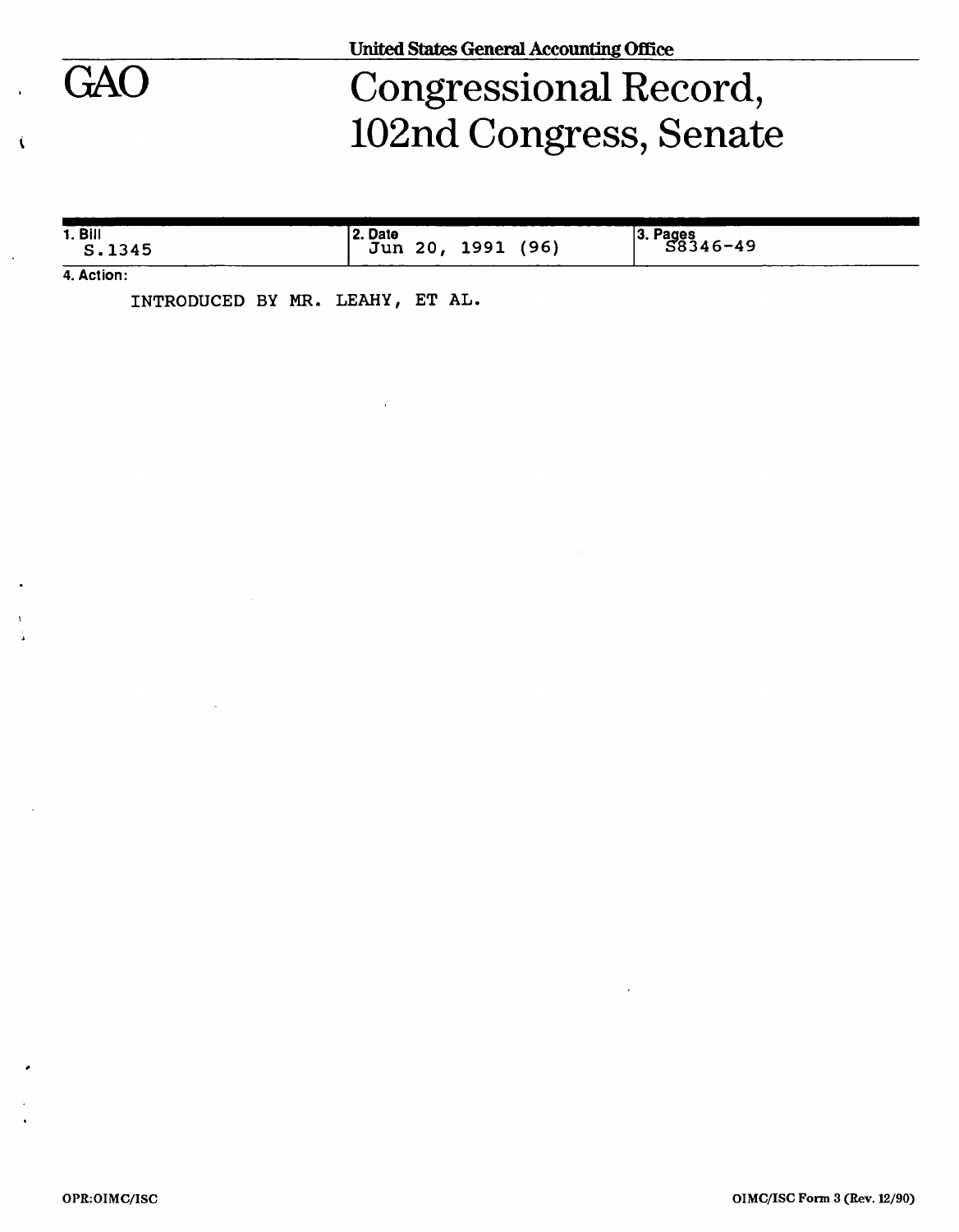**S. 1345. A bill to amend the National Film Preservation Act of 1988 to modify the composition and procedures of the National Film Preservation Board and the Librarian of Congress on preserving national films, and for other purposes; to the Committee on Rules and Administration.** 

## **WATIOHAL FILM PRESERVATION ACT**

**Mr. LEAHY. Mr. President, I am today introducing, for myself. Senator PELL, Senator STEVENS, and Senator DECONCINI, legislation to reauthorize and extend the National Film Preservation Act of 1988.** 

## **WHY** *TUM* **PRESERVATION MATTERS**

**Motion pictures are central to the American experience. Most of us in this body grew up looking forward to the next Saturday afternoon matinee. Generations around the world have learned about America and America's dreams from watching Hollywood's creations. Movies are the indigenous American art form.** 

**Think for a moment about some of the films selected under the 1988 act of inclusion in the National Film Registry—movies like "Casablanca," "Citizen Kane," "High Noon," "It's a Wonderful Life," and "Sunset Boulevard"—and it becomes instantly clear why the preservation of our film heritage is so important. It is a heritage admired and envied the world over, a heritage that tells us about who we are and who we were. But it is also a perishable heritage that will not endure unless we take steps to save it.** 

**Because of deterioration or loss, more than half the feature films produced in the United States before 1951 have already been lost, including 80 percent of our silent movies. And many films produced after 1951 are deteriorating rapidly.** 

**The good news is that the need to preserve our films has become increasingly clear in recent years to professionals and filmgoers alike. For the studios, presevation has fortunately become a question of economics. They see now as they did not see 10 or 15 years ago the value of their film libraries. Movies that have gathered dust for years can still have value on cable or home video. For moviegoers the pleasure of seeing a sparkling, restored version of "Lawrence of Arabia" or "Spartacus" is reason enough for the work of preservation.** 

**The legislation we introduce today, with active support of the Librarian of Congress, would reauthorize the National Film Preservation Act of 1988, with certain modifications.** 

**- THE 198 8 ACT** 

**In essence, the 1988 act:** 

**Created a National Film Preservation Board, with representatives from industry and the academic community, under the leadership of the Librarian of Congress;** 

**Empowered the Board to select 25 "culturally, historically, or esthetically** 

**By Mr. LEAHT (for himself, Mr.**  PELL, Mr. STEVENS, and Mr. **DECONCIKI):**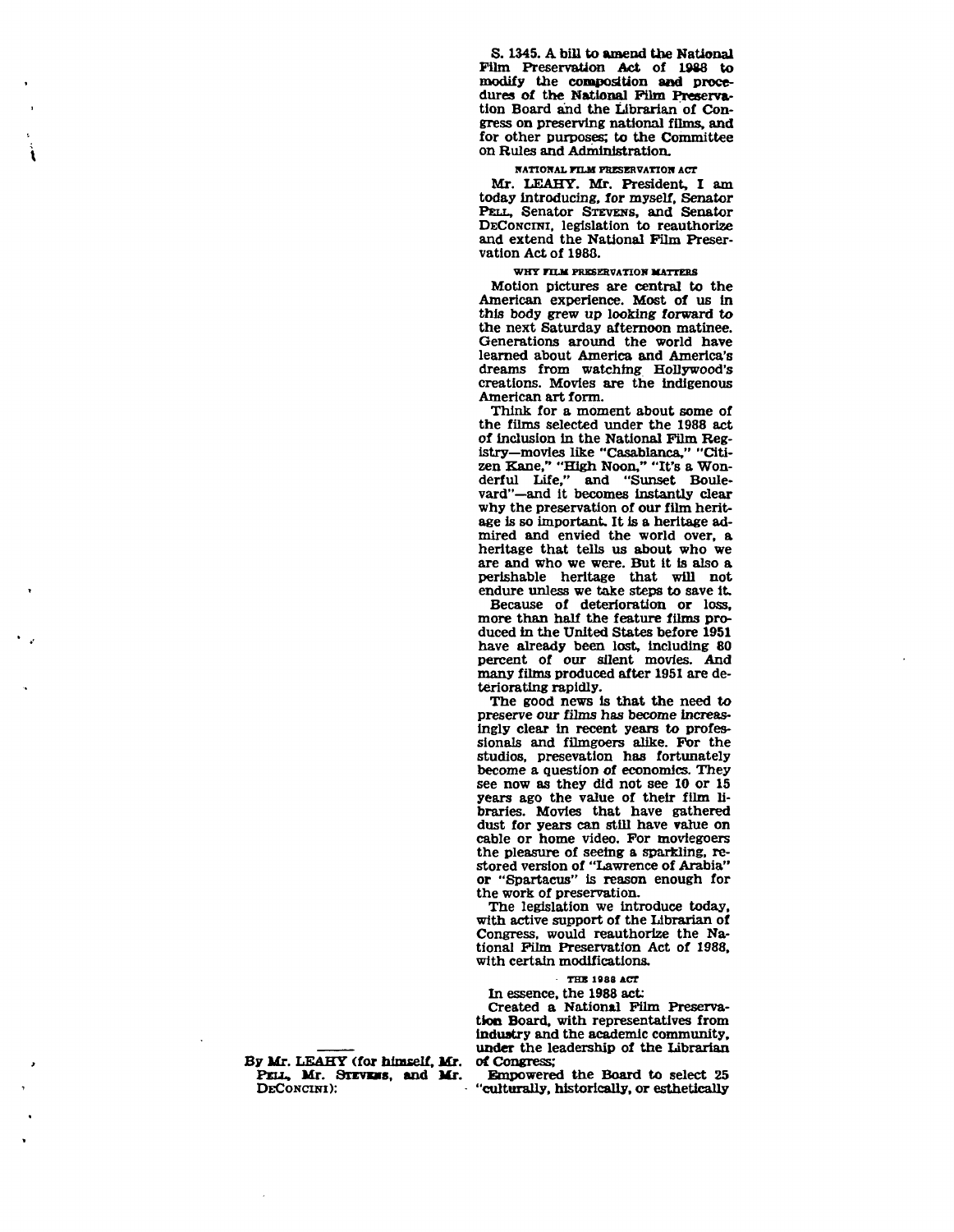**significant" films each year for inclusion in a new National Film Registry;** 

**Stipulated that films selected for the Registry were entitled to bear a seal indicating such selection;** 

**Required movies selected for the Registry to bear a label If exhibited in a "materially altered" form; and** 

**Directed the Board to establish guidelines for determining whether a film has been materially altered.** 

**THE NEW REAUTHORIZATION BILL—SUMMARY** 

**Our new legislation has shifted away from labeling to an expanded focus on preservation. There are many ongoing film preservation efforts in this country, carried out by the Library of Congress, the National Archives, the Museum of Modem Art, laboratories such as the Eastman House, Turner Broadcasting, the Hollywood studios and others. But there is little coordination. Under the bill, the primary mission of the Librarian and the Board will be to develop and coordinate a National Film Preservation Program beginning with a year-long study to ascertain the current state of film preservation in America.** 

**The Librarian and the Board will also continue to select 25 classic films for inclusion in the National Film Registry, using their best efforts to ensure that there are high quality versions of these films In existence, or, if not, that the necessary preservation and restoration work is done. The range of films that may be selected has been broadened to include short subjects and documentaries.** 

**The new bill also eliminates the labeling provisions of the 1988 act, so that the Librarian and the Board can concentrate on preservation.** 

 $\cdot$  )

**When the 1988 law was enacted—as an amendment to an appropriation bill—the labeling provisions were not given the full consideration they deserve, in the proper legislative committees of Congress. Labeling inevitably, raises the question of whether persons other than copyright holders—such as film directors or writers—should retain any remedial rights in their works. This is a complex, moral rights issue that ought to be fully considered by the House and Senate Judiciary Committees before being enacted into law.** 

**Moreover, as the Librarian of Congress recognizes, the difficult and contentious determinations required in administering a labeling regime—such as what constitutes a "material alteration," when such an alteration has been made and what kind of label should be applied—are not the sort that the Librarian is qualified to make.** 

**Finally, a broad consensus of the film community agrees that the important contribution this bill can make to film preservation should not be put at risk by linkage to the controversial labeling question.** 

**This legislation redirects and broadens the focus of the National Film Preservation Act to the useful and im-** **portant business of preservation. We look forward to swift action on this bill so that it can be enacted before the 1988 act sunsets at the end of September.** 

**I ask unanimous consent that the bill together with a section-by-section analysis and a statement of Senator DECONCINI be printed in the RECORD.** 

**There being no objection, the material was ordered to be printed in the RECORD, as follows:** 

**S. 1345** 

*Be it enacted by the Senate and House of Representatives of the United States of America in Congress assembled,*  **SECTION 1. SHORT TITLE.** 

**This Act may be cited as the "National Film Preservation Act of 1991".** 

**SEC. 2. FINDINGS.** 

**The Congress finds that—** 

**(1) motion pictures are an Indigenous American art form that has been emulated throughout the world;** 

**(2) certain motion pictures represent an enduring part of our Nation's historical and cultural heritage;** 

**(3) because of deterioration or loss, less than one-half of the feature-length films produced in the United States before 1951, including only 20 percent of the silent films, still exist and many of the films produced after 1951 are deteriorating at an alarming rate; and** 

**(4) it is appropriate and necessary for the Federal Government to—** 

**(A) recognize motion pictures as a significant American art form deserving of protection, including preservation and restoration; and** 

**(B) establish a National Film Registry of films that represent an enduring part of our national, historical, and cultural heritage, which Registry should be established and maintained in the Library of Congress; and** 

**(5) to the extent possible, and with the permission of the copyright owners, films selected for inclusion in the National Film Registry should be made widely available to the American public In their Registry versions.** 

SEC. 3. NATIONAL FILM REGISTRY OF THE LI-**BRAKY OF CONGRESS.** 

**The Librarian of Congress (hereafter in this Act referred to as the "Librarian") shall establish a National Film Registry under the provisions of this Act, for the purposes of recognizing and preserving films that are culturally, historically, or aesthetically significant.** 

**SEC. 4. DUTIES OF THE LIBRARIAN OF CONGRESS. (a) DUTIES.—The Librarian shall, after consultation with the Board established under section 5—** 

**(1) after completion of the study required under section 12, establish a comprehensive national film preservation program for films. In conjunction with other major film archives, with the objectives of—** 

**(A) coordinating activities to assure that ongoing efforts of archivists and copyright owners, and others In the public and private sector are effective and complementary;** 

**(B) generating public awareness of and support for those activities;** 

**(C) increasing accessibility of films for educational purposes; and** 

**(D) Improving nationwide activities in the preservation of works in other media such as videotape;** 

**(2) establish criteria and procedures pursuant to which films may be Included in the National Film Registry, except that no film shall be eligible for inclusion in the Nation-** **al Film Registry until 10 years after such film's first publication;** 

**(3) establish procedures whereby the general public may make recommendations to the Board regarding the Inclusion of films in such National Film Registry;** 

**(4) establish procedures for the examination by the Library of Congress of copies of films named for inclusion in the National Film Registry to determine eligibility for the use of the seal of the National Film Registry;** 

**(5) determine which films satisfy the criteria developed under paragraph (2) and qualify to be included in the National Film Registry, except that the Librarian shall not select more than 25 films each year for inclusion in such Registry;** 

**(6) publish in the Federal Register the name of each film that is selected for inclusion in the National Film Registry;** 

**<7) provide a seal to indicate that a film is included in the National Film Registry;** 

**(8) to the extent practicable, ensure, subject to the rights of copyright owners, that there is a Registry version of each film selected for the National Film Registry;** 

**(9) publish in the Federal Register the standards for preservation or restoration that shall qualify films for use of the seal;** and

**(10) submit an annual report to the appropriate committees of the Congress, listing films included in the National Film Registry and describing the activities of the Board.** 

**(b) SEAL.—A seal provided for a film under subsection (a)(7) may be used on any copy of the Registry version of such film as defined in section 11(6). Before such seal may be used, the Library of Congress shall have examined and approved the print from which the copy was made. In the case of copyrighted works, only the copyright owner or his duly authorized licensee may place or authorize the placement of a seal on a copy of a film selected for inclusion in the National Film Registry. In the case of works no longer protected by copyright, the Library may affix a seal. The person authorized by this subsection to place a seal on a copy of a film selected for inclusion in the National Film Registry may accompany such seal with the following language: "This film is included in the National Film Registry, which is maintained by the Library of Congress, and was preserved under the National Film Preservation Act of 1991.".** 

**SEC. 5. NATIONAL FILM PRESERVATION BOARD.** 

**(a) NUMBER AND APPOINTMENT.—(1) The Librarian shall establish in the Library of Congress a National Film Preservation Board to be comprised of 17 members, selected by the Librarian in accordance with the provisions of this section. Each organization listed in subparagraphs (A) through (P) shall submit a list of not less than three qualified candidates to the Librarian. With the exception of the member listed in subparagraph (Q), the Librarian shall appoint 1 member from each such list submitted by the following organizations, and shall designate from that list an alternate who may attend those meetings to which the individual appointed to the Board cannot attend. Such organizations shall include—** 

**(A) the Academy of Motion Picture Arts and Sciences;** 

**(B) the Directors Guild of America;** 

**(C) the Writers Guild of America East and West, appointed in accordance with paragraph (2):** 

**(D) the National Society of Film Critics;** 

**(E) the Society for Cinema Studies;** 

**(F) the American Film Institute;** 

**(G) the Department of Theatre, Film and Television, College of Fine Arts at the University of California, Los Angeles;**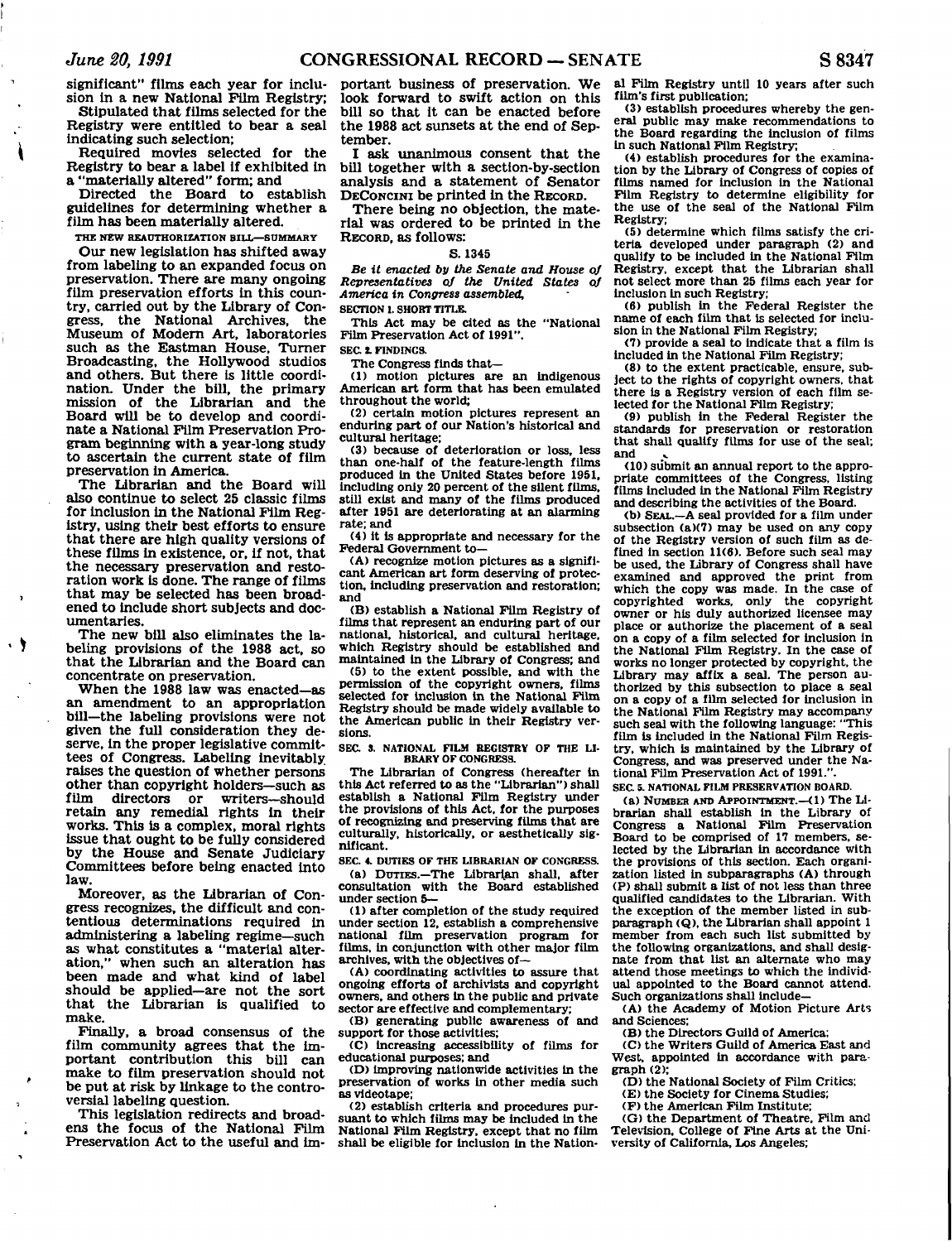$\epsilon$ 

**(H) the Department of Film and Television at New York University Tisch School of the Arts;** 

**(1) the University Film and Video Association;** 

**(J) the Motion Picture Association of America;** 

**(K) the National Association of Broadcasters;** 

**(L) the Alliance of Motion Picture and Television Producers;** 

**(M) the Screen Actors Guild of America; (N) the National Association of Theater** 

**Owners; (O) the American Society of Cinematogra-**

**phers; (P) the United States Members of the International Federation of Film Archives; and** 

**(Q) a member at large.** 

**(2) Each organization under paragraph (IXC) shall nominate 3 candidates. The Librarian shall appoint a candidate from 1 organization as a member of the Board, and shall select a candidate from the other organization as an alternate.** 

**(3) The member at large listed in paragraph (1)(Q) shall be chosen by the Librarian from names submitted by organizations in the film Industry, creative artists, producers, film critics, film preservation organizations, academic institutions with film study programs, and others with knowledge of copyright law and of the Importance, use, and dissemination of films. The Librarian shall also select from the names submitted in this paragraph an alternate member at large who may attend those meetings which the member at large cannot attend.** 

**(b) CHAIRPERSON.—The Librarian shall appoint 1 member to serve as Chairperson.** 

**(c) TERM OF OFFICE.—<l) The term of each member of the Board shall be 3 years. There shall be no limit to the number of terms that any individual member may serve.** 

**(2) A vacancy on the Board shall be filled In the manner prescribed by the Librarian, except that no entity listed in subsection (a) may have more than 1 nominee on the Board at any time.** 

**(d) QUORUM.—Nine members of the Board shall constitute a quorum, but a lesser number may hold hearings.** 

**(e) BASIC PAY.—Members of the Board shall serve without pay. While away from their home or regular places of business in the performance of services for the Board, members of the Board shall be allowed travel expenses, including per diem in lieu of subsistence, in the same manner as persons employed intermittently in Government service are allowed expenses under section 5701 of title 5, United States Code.** 

**(f) MEETINGS.—The Board shall meet at least once each calendar year. Meetings shall be at the call of the Librarian.** 

**(g) CONFLICT OF INTEREST.—The Librarian shall establish rules and procedures to address any potential conflict of interest between a member of the Board and responsibilities of the Board.** 

**SEC 6. POWERS OF THE BOARD.** 

**(a) IN GENERAL.—The Board may, for the purpose of carrying out its duties, hold such hearings, sit and act at such times and places, take such testimony, and receive such evidence as the Librarian and Board considers appropriate.** 

**(b) NOMINATION OF FILMS.—The Board shall consider, for inclusion in the National Film Registry, nominations submitted by the general public as well as representatives of the film industry, such as the guilds and societies representing actors, directors, screenwriters, cinematographers and other creative artists, producers, film critics, film** 

**preservation organizations and representatives for academic institutions with film study programs.** 

**(c) SELECTION OF FILMS.—The Board shall review nominations of films submitted to It for inclusion in the National Film Registry and consult with the Librarian and make recommendations with respect to the selection of films for the Registry and the preservation of these and other films that are culturally, historically, or aesthetically significant. The Board shall recommend and the Librarian shall select not more than 25 films a year for inclusion in the Registry. SEC. 7. NATIONAL FILM REGISTRY COLLECTION OF** 

## **THE UBRARY OF CONGRESS.**

(a) COPY OF FILM.-The Librarian shall en**deavor to obtain, by gift from the owner, an archival quality copy of a Registry version of each film included in the National Film Registry. Whenever possible the Librarian shall endeavor to obtain the best surviving materials, Including preprint materials.** 

**(b) ADDITIONAL MATERIALS.—In addition, the Librarian shall endeavor to obtain, for educational and research purposes, additional materials related to each film, such as background materials, production reports, shooting scripts (including continuity scripts) and other similar materials. Such materials shall become a part of the collection described in subsection (d).** 

**(c) PROPERTY OF THE UNITED STATES.—All copies of films, and other materials, received by the Librarian shall become the property of the United States Government, except that nothing in this Act shall infringe on the copyright owners' rights under title 17, United States Code.** 

**(d) REGISTRY COLLECTION.—All copies of films received by the Librarian shall be**  maintained in a special collection in the Li**brary of Congress to be known as the "National Film Registry Collection of the Library of Congress". The Librarian shall, by regulation, subject to the limitations of title 17, United States Code—** 

**(1) provide for reasonable access to films in such collection for scholarly and research purposes; and** 

**(2) to the extent practicable, and with the permission of the copyright owners, endeavor to exhibit or encourage the exhibition of such films to the public.** 

**SEC 8. SEAL OF THE NATIONAL FILM REGISTRY.** 

**(a) USE OF THE SEAL.—No person shall knowingly distribute or exhibit to the public a copy of a film which bears a seal as described under section 4(a)(7) if such film—** 

**(1) is not included in the National Film Registry; or** 

**(2) is included in the National Film Registry, but the print from which such copy was made was not examined and approved for use of the seal by the Library of Congress pursuant to section 4(b).** 

**(b) EFFECTIVE DATE OF THE SEAL.—The use of the seal as described in this section shall be effective for each film after publication by the Librarian In the Federal Register of the name of that film selected for Inclusion in the National Film Registry. SEC 9. REMEDIES.** 

**(a) JURISDICTION.—The several district courts of the United States shall have jurisdiction, for cause shown, to prevent and restrain violations of section 8 of this Act upon the application of the Librarian to the Attorney General of the United States acting through the several United States Attorneys in their several districts.** 

**(b) RELIEF.—(1) Except as provided In paragraph (2), relief shall be limited to the prospective removal cf the seal of the National Film Registry.** 

**(2) In any case in which the Librarian finds a pattern or practice of the willful vio-** **lation of this Act, the United States District Courts may order civil fines of not more than \$10,000 and appropriate injunctive relief.** 

**(c) EXCLUSIVE REMEDIES.—The remedies provided under this section shall be the exclusive remedies under this Act or any other Federal or State law, regarding the use of the seal as described by section 4(aX7>.** 

**SEC 10. STAFF OF BOARD; EXPERTS AND CONSULT-ANTS.** 

**(a) STAFF.—The librarian may appoint and fix the pay of such personnel as the Librarian considers appropriate.** 

**(b) EXPERTS AND CONSULTANTS.—The Librarian may procure temporary and Intermittent services under section 3109(b) of title 5, United States Code, but at rates for individuals not to exceed the dally equivalent of the maximum rate of basic pay payable for GS-15 of the General Schedule, and in no case may a Board member be paid as an expert or consultant.** 

**SEC 11. DEFINITIONS.** 

For purposes of this Act:

**(1) The term "Board" means the National Film Preservation Board.** 

**(2) The term "copy" used In reference to a film means a copy fixed on film stock, not on other media such as videotapes or laser disks.** 

**(3) The term "film" means a motion picture as defined in section 101 of title 17, United States Code, except that such term excludes any works not originally fixed on film stock, such as videotapes or laser disks. (4) The term "Librarian" means the Librarian of Congress.** 

**(5) The term "publication" means a publication as defined in section 101 of title 17, United States Code.** 

**(6) The term "Registry version" means, with respect to a film, the version of the film first published or as complete a version as bona fide preservation and restoration activities by the Library of Congress or another archive acting pursuant to section 4 can compile.** 

**SEC 12. STUDY BY THE LIBRARIAN OF CONGRESS. The Librarian, after consultation with the Board, shall conduct a study on the state of** 

**film preservation and restoration, including the activities of the Library of Congress and the other major film archives in the United States. The Librarian shall consult with film archivists, educators and historians, copyright owners, film industry representatives, Including those involved in the preservation of film, and others involved In activities related to film preservation. No later than 1 year after the date of enactment of this section, the Librarian shall submit to the Congress a report containing the results of the study conducted under this section.** 

**SEC 13. AUTHORIZATION OF APPROPRIATIONS.** 

**There are authorized to be appropriated to the Library of Congress, such sums as are necessary to carry out the provisions of this Act, but in no fiscal year shall such sum exceed \$250,000.** 

**SEC 14. EFFECTIVE DATE.** 

**The provisions of this Act shall be effective on the date of the enactment of this Act through September 30, 1997. The provisions of this Act shall apply to any copy of any film, including films selected for inclusion in the National Film Registry under the National Film Preservation Act of 1988. Films selected for the National Film Registry under the National Film Preservation Act of 1988 shall be deemed to have been selected under this Act.** 

k, ÷  $\mathbf{i}$ è

#### **SEC IS. REPEAL.**

**The National Film Preservation Act of 1988 (2 U.S.C. 178 et seq.) is repealed.** 

 $\overline{\phantom{a}}$